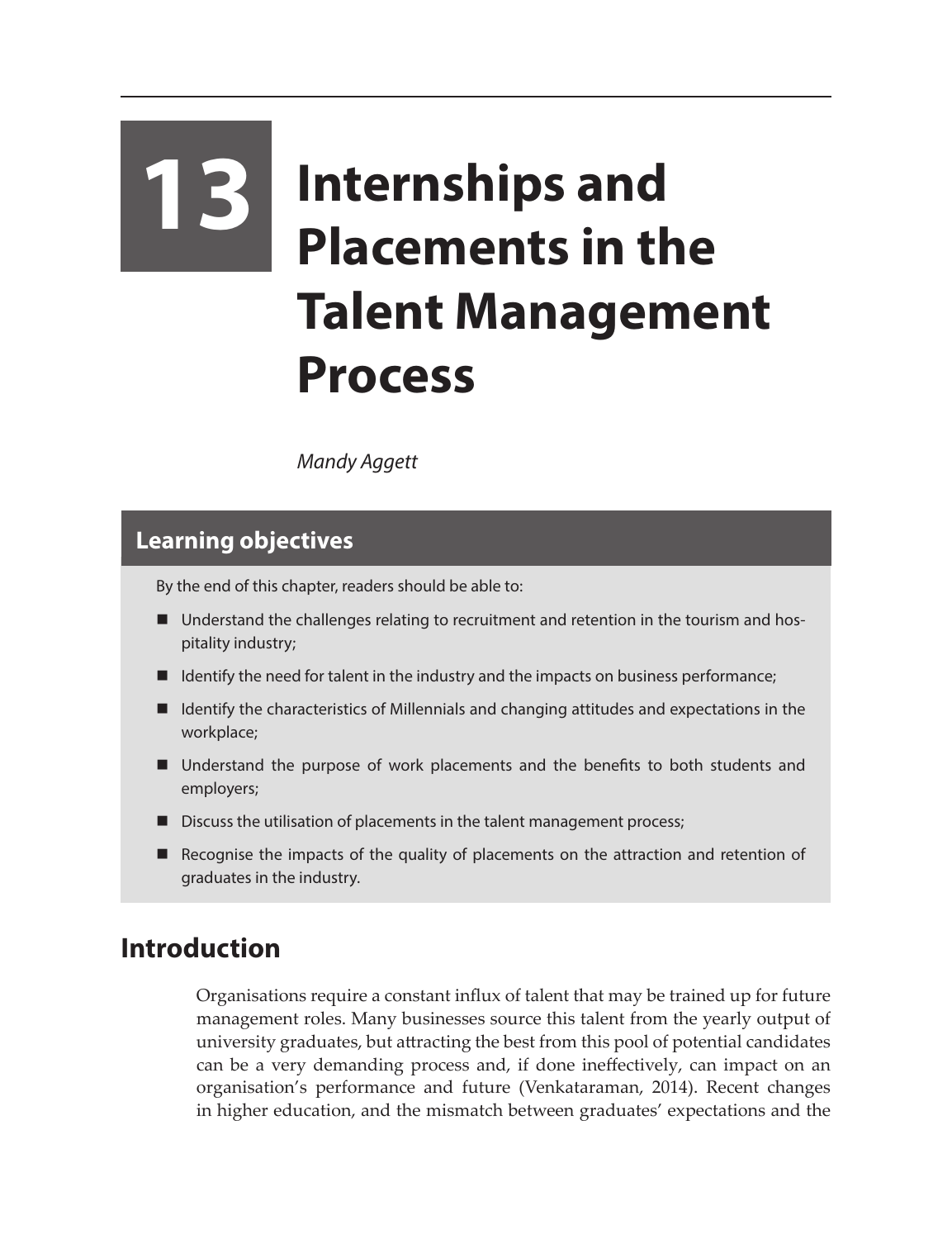'*realities of the working world'* (Venkataraman, 2014:11), have given rise to challenges in both talent acquisition and retention. As Robinson *et al.* (2015:1) explain, in an '*era characterised by uncertainty, constant change and increasing global mobility of employees, the tourism and hospitality […] industries are frequently challenged with the problem of attracting and retaining quality employees who possess cross-domain abilities, as well as knowledge and competencies that match industrial trends and demands*.'

The competition for talent is further impacted by the characteristics of the so-called Generation Y, or Millennials, who '*possess a particular set of attitudes and characteristics that hospitality educators and the hospitality and tourism industry are struggling to cope with*' (Barron, 2008:74). The increased number of graduate opportunities, reported by High Fliers Research (2015) (up by 7.9% in Britain in 2014, and a further 8.1% in 2015), and the growth of the global tourism and hospitality industry (Fong *et al.*, 2014), is likely to intensify this problem.

Implementation, and effective management, of work placement opportunities for students can however, provide a solution (Yiu and Law, 2012; Fong *et al.*, 2014), and this chapter examines the role these may play in talent acquisition, development and retention in tourism and hospitality organisations. The chapter begins by focusing on the nature of the tourism and hospitality industry, and the challenges in recruitment and retention. This is followed by an outline of work placements, and how these may address attraction and retention problems, and includes an overview of the changing attitudes and behaviour of the current generation of students (referred to as Generation Y or Millennials). Recommendations and conclusions relating to best practice in the utilisation of placements in the talent management process are then provided.

#### **The nature of the tourism and hospitality industry**

Human resources are one of the most important assets of tourism and hospitality organisations. As noted by Kusluvan *et al*. (2010:171), '*the human element…is critical for service quality, customer satisfaction and loyalty, competitive advantage, and organisational performance*.' One of the greatest challenges faced by tourism and hospitality organisations however, lies in attracting and retaining employees. According to Chang *et al.* (2014:1), '*despite increasing demand, a substantial proportion of college-educated professionals are not attracted to careers in hospitality*'. In an industry that is characterised by low-pay, poor status, high staff turnover, and poor conditions (Nickson, 2013), tourism and hospitality jobs can be viewed as demeaning. Attitudes towards the nature of the work are often negative; thus challenges exist in recruitment, which in turn, threatens sustainability (Fong *et al.*, 2014).

Failure to address these issues can result in poor productivity and efficiency, and constraints in both innovation and the ability of organisations to meet customer demands (Christensen Hughes and Rog, 2008). The industry is already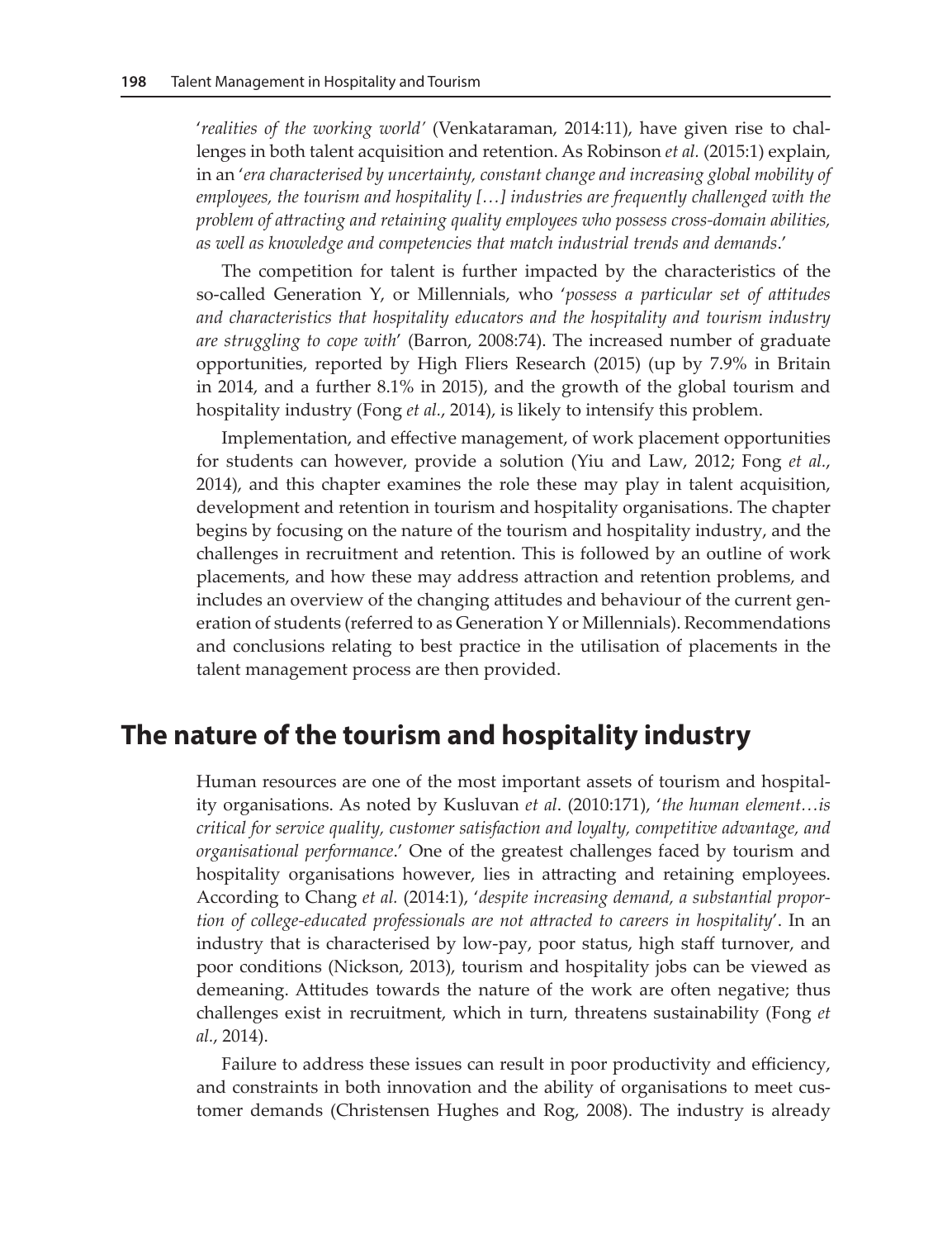reportedly facing a productivity crisis, resulting from high employee turnover, which is currently around 30% (People 1st, 2015a), but can be as high as 300% (Barron, 2008), and a skills gap which has led to businesses being 58% less productive than those in other sectors (People 1st, 2015a). According to People  $1<sup>st</sup>$ (2015b:2), '*21% of tourism and hospitality businesses report that their existing staff lack essential skills compared to only 15% across the UK economy as a whole*', and high employee turnover is costing the industry  $\text{\pounds}274m$  a year. The loss of talented individuals, '*is a significant cost for every organisation*' (Lawler, 2008:21), and challenges in hiring for higher skilled and more professional roles is a particular issue in the sector (World Travel and Tourism Council, 2015).

The so called '*war for talent*', identified in the 1990s (Chambers *et al.*, 1998), was driven by the '*presumed scarcity of talent and the assumption that talented individuals have an extraordinary impact on the firm's performance*' (Eriksen, 2012:3). Talent is still viewed as a '*critical resource*' in shaping performance (Eriksen, 2012:3), and Amadeus (2010:8) stresses, '*the ability to attract, motivate, develop and retain sufficient talent will be a key success factor*'. It is therefore essential for the tourism and hospitality industry to consider their approaches to these processes. However, Rangan and Natarajarathinam (2014) note, in the current economic climate, finding and retaining a quality workforce, that's loyal to the organisation, is becoming increasingly difficult. People  $1<sup>st</sup>$  (2015b) concur there two key challenges facing tourism and hospitality organisations: insufficient numbers of applicants and a shortage of applicants with the right skills. This has led to increased workloads for other staff, low morale, difficulties in meeting service objectives and standards, increased operating costs, and the loss of business to competitors (World Travel and Tourism Council, 2015).

As Raybould and Wilkins (2005:203) point out however, vocational degree programmes are '*intended to satisfy industry need for skilled future employees*.' Thus, many organisations source their talent from the pool of students graduating from universities, and promote opportunities through specialist recruitment websites such as Milkround and Prospects, or through university careers services. Higher education institutes (HEIs) have a '*pivotal role to play in the future of the industry*' (Barron, 2008:731). Robinson *et al.* (2015) agree, noting industry issues such as globalisation, rapid shifts in the market and environmental turbulence requires critical thinkers, such as those developed through university education. However, around a quarter of the UK's leading organisations increased their budgets for the 2014-2015 graduate recruitment period and there were more graduate positions available in 2015 than at any time in the previous decade (High Fliers Research, 2015). Coupled with record salaries on offer to graduates in other sectors (High Fliers Research, 2015), tourism and hospitality organisations face significant competition in graduate recruitment, but, as Chambers *et al*. (1998:1-2) argue, '*better talent is worth fighting for* ...[as]... *superior talent will be tomorrow's prime source of competitive advantage.*'